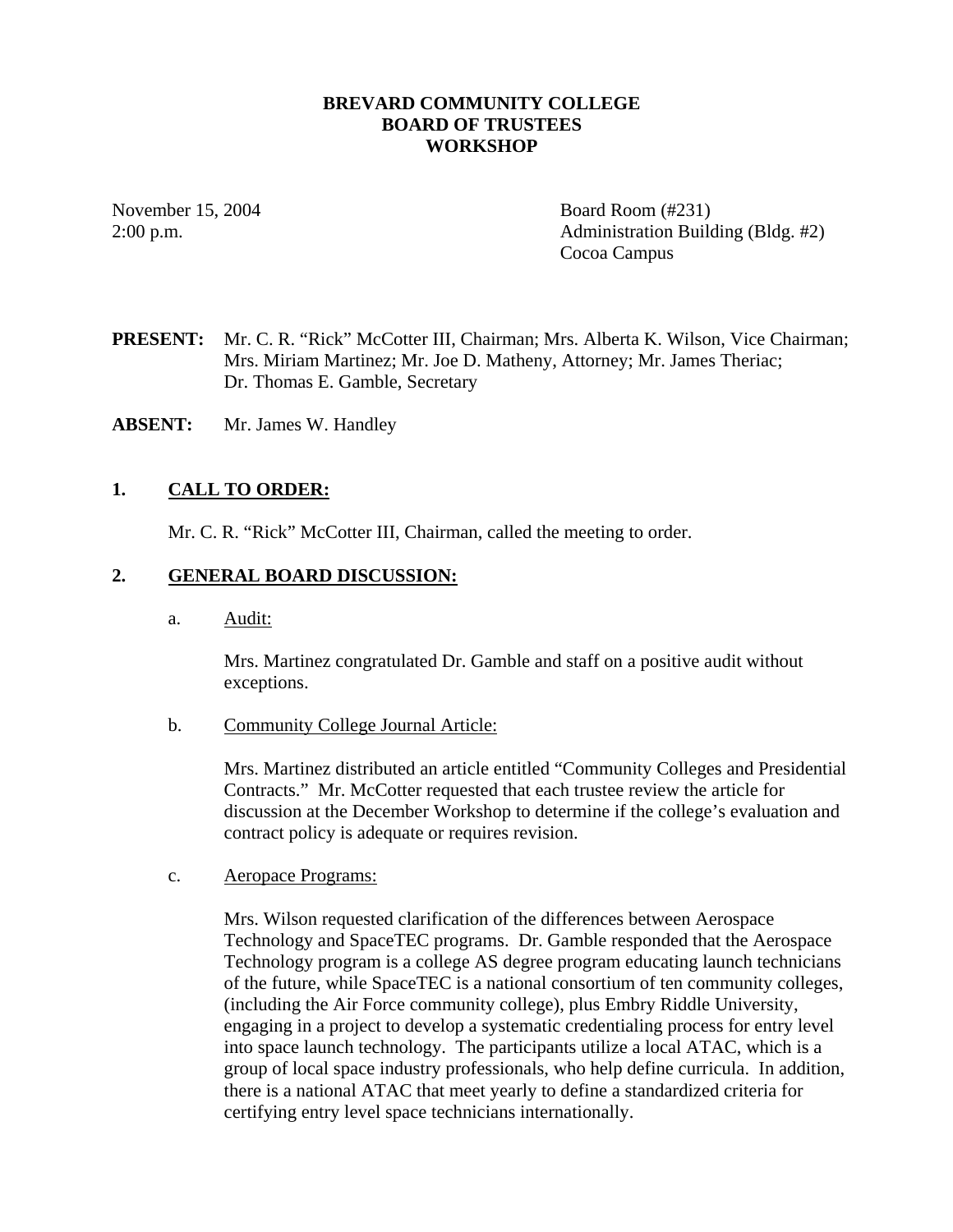### d. Beautification Award:

Mr. McCotter extended congratulations on the recent Cocoa Campus Brevard Beautification Award.

e. American Legion Curb Cut Proposal:

Mr. McCotter inquired if Mr. Matheny has received any response from his letter requesting a survey and diagram of the proposed curb cut in addition to a letter certifying that the American Legion concurs with the plan. Mr. Matheny indicated that he has not yet received a response. Mr. Matheny further reported that there is a possibility that the hospital will revert to their original plan to place the curb cut off of U.S. 1, which would not be the optimum location for the college. Mr. Matheny will follow up with Parrish Medical Center.

## **3. REVIEW OF ON-SITE SMALL PROJECTS CONSTRUCTION MANAGER:**

Mr. Little, Vice President, Finance and Administrative Services, reported that last year the Board approved the addition of a full-time on-site construction manager for managing small projects on campus. The purpose of this addition was to free up time for internal staff to complete ongoing plant maintenance, and decrease the backlog of pending work orders. Despite Board approval, the contract was not actually initiated until June 2004 due to delays from legal negotiations. Mr. Little reported that he has been pleased with the financial savings during the initial six months; however, increased plant maintenance productivity data is not available due, in part, to contract delays, hurricane interruptions and increased storm related work orders. He said he feels confident that conclusive data will be available by the termination of the contract in May 2005.

Mr. Little summarized the purpose of the on-site small projects construction manager and typical assignment processes.

## **4. POLICY GOVERNANCE:**

Mrs. Martinez reported that no changes have been made to Section 300.0, Board-Staff relationship. She reviewed suggested wording for Section 300.1, Annual Strategic Planning and Goal Setting Process, outlining the process of strategic planning beginning each year in late January, encompassing a three-year rolling projection. The Board concurred the process, as drafted, is accurate; however, it was suggested that the environmental scan components be more clearly itemized in the next draft.

Mrs. Martinez reported that she will modify the terminology throughout the manual, from "goals" to "objectives." It was the concurrence of the Board that for consistency purposes, the term "goal" should be reserved as a vague statement of desired outcome, while "objective" states a specific way to obtain a goal, and finally "strategy" would be the action methods used to reach the "objective." The term "ends" will be reserved for highest level policy.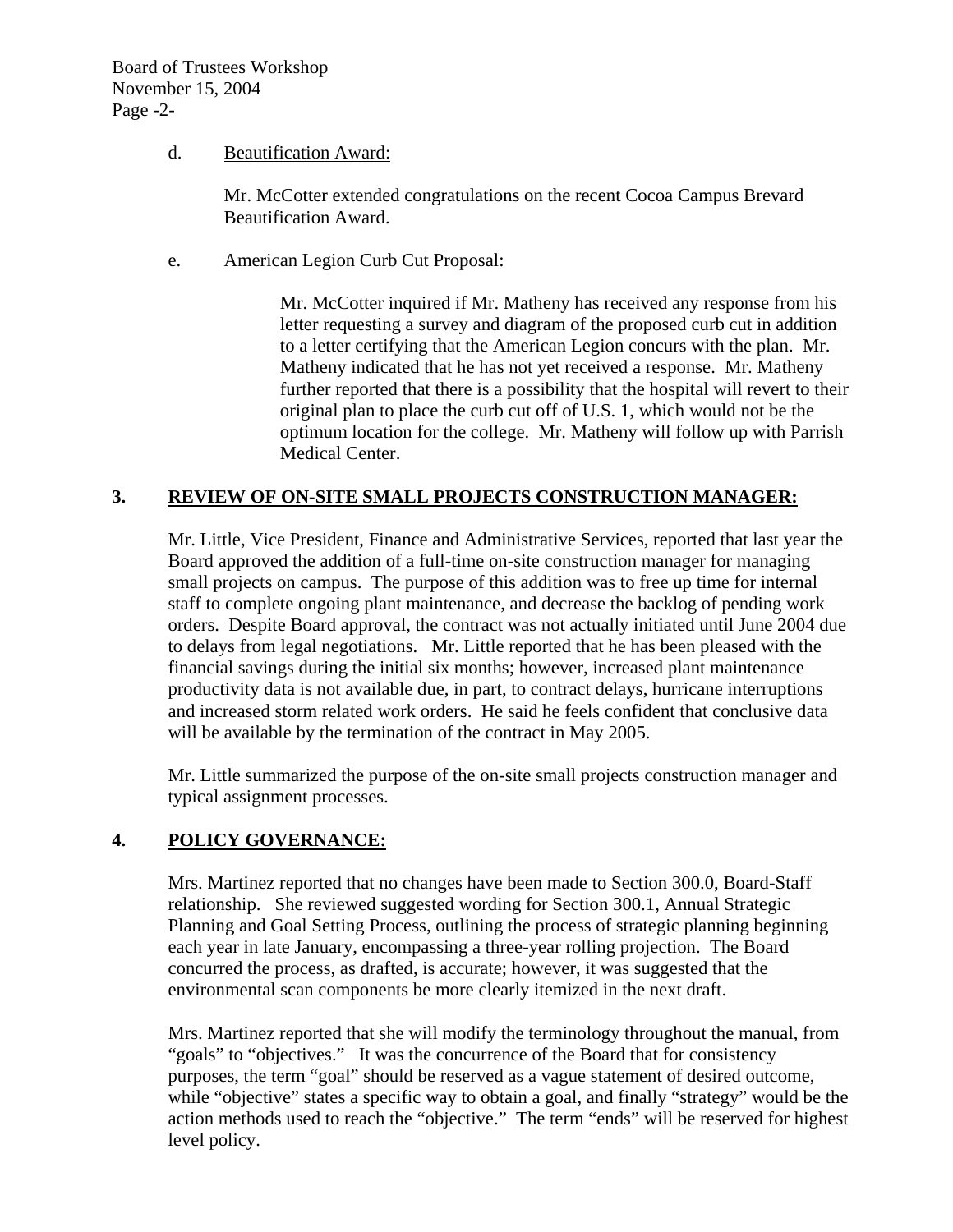Board of Trustees Workshop November 15, 2004 Page -3-

> The Board discussed whether the President's Annual Evaluation process for future years should include surveys, interviews or both. It was discussed that although surveys provide a larger sampling of opinions, the one-on-one interview is more personal. Dr. Gamble stated that interviewees should be community stakeholders, with a large constituency and a basis of knowledge. Mrs. Wilson suggested that the Board review and revise the stakeholder list to ensure an accurate, concise, but complete sampling. Mr. Matheny suggested that the accuracy and longevity of the list would be aided by identifying stakeholders' positions rather than specific names.

The Board concurred that the survey for the President's Evaluation interview must be geared specifically toward Dr. Gamble's performance rather than their opinion of Brevard Community College, with consistent questions for all. In addition, individuals who are interviewed must represent an organization or group who make significant use of the college's resources or outputs. It was the consensus of the Board that the interview be either face-to-face or via telephone, by the Chairman or assigned to another Trustee at his/her discretion.

Mr. McCotter expressed concern with the current evaluation weighted rating of 60% performance/40% method. He stated that in his opinion a 75%/25% split is more reasonable, with the bulk of the evaluation being attributed to actual performance outcomes versus methods. All agreed that this discussion should be continued at the December Workshop. Mrs. Martinez also agreed to draft a sample interview guide for the board's review. Mrs. Martinez requested that an hour or more be set aside for discussion at the December Workshop and the board concurred.

Mr. Matheny reported that he has reviewed the latest Policy Governance Manual draft and assigned appropriate regulations and statute numbers for each section, which will be incorporated in the next draft. Mrs. Martinez requested that Mr. Matheny also review Section 300.4, Initiation, Review and Approval of Revisions to Presidents Contract, and provide his input in view of the article "Community College and Presidential Contract" article distributed at this meeting.

# **5. 1ST QUARTER GOALS:**

Dr. Gamble distributed a summary of the status of the  $1<sup>st</sup>$  Quarter Goals. He reported that of the goals established, 79% have been accomplished.

## **6. WORKSHOP DEMONSTRATION OF NEW MIDI LAB, FINE ARTS BUILDING:**

Ms. Claire Baggarly, Department Chair of Liberal Arts/Fine Arts, welcomed everyone and introduced Mr. Robert Lamb, Professor and Director of Choral Music; Mr. James Bishop, Associate Professor and Director of Instrumental Music; Mr. Wright Kerr, Auditorium Coordinator; Mr. Gregory Stephenson, Audio and Stage Technician; as well as Soundtree consultants, Mr. Michael Lamb and Mr. Jody Underwood.

Ms. Baggarly distributed a brochure which outlined course requirements for obtaining an Associates of Arts (AA) in music. She reported that although approximately 150 students currently participate in the music program, only 20% are actually majoring in Music.